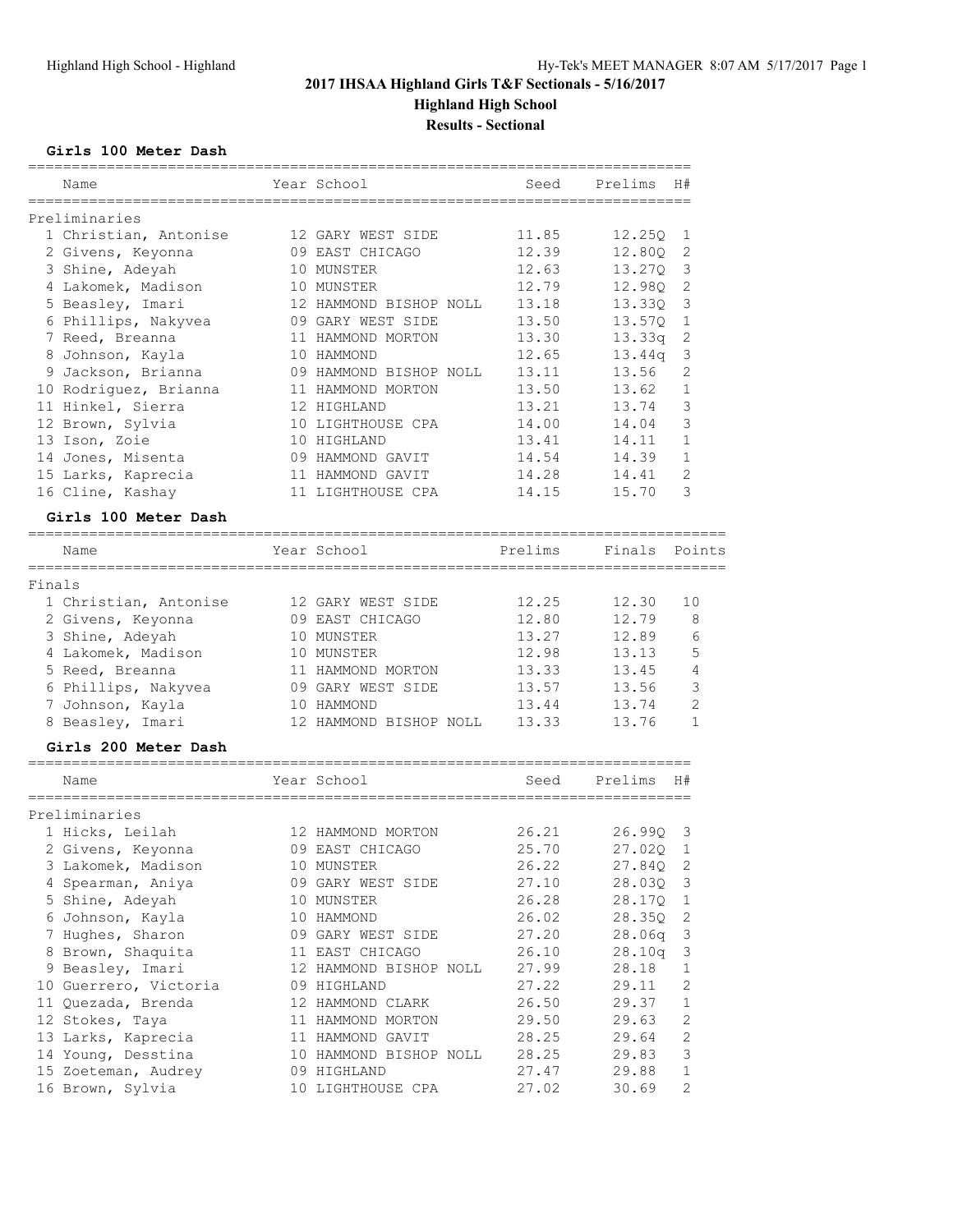| Girls 200 Meter Dash |                   |       |         |                |
|----------------------|-------------------|-------|---------|----------------|
| 17 Medina, Dalia     | 12 HAMMOND CLARK  | 28.10 | 31.02   | $\overline{2}$ |
| 18 Velez, Jeanai     | 12 HAMMOND GAVIT  | 30.59 | 31.35 3 |                |
| 19 Harvey, Almarita  | 11 LIGHTHOUSE CPA | 28.18 | 33.65   | - 3            |
| 20 Gaines, Zaliyah   | 10 GARY ROOSEVELT | 30.20 | 33.97   | $\mathcal{R}$  |

#### **Girls 200 Meter Dash**

| Name               |  | Prelims                                                                                                                              | Finals | Points        |
|--------------------|--|--------------------------------------------------------------------------------------------------------------------------------------|--------|---------------|
| Finals             |  |                                                                                                                                      |        |               |
| 1 Givens, Keyonna  |  | 27.02                                                                                                                                | 26.28  | 10            |
| 2 Hicks, Leilah    |  | 26.99                                                                                                                                | 26.36  | -8            |
| 3 Lakomek, Madison |  | 27.84                                                                                                                                | 26.62  | 6             |
| 4 Shine, Adeyah    |  | 28.17                                                                                                                                | 26.99  | 5             |
| 5 Spearman, Aniya  |  | 28.03                                                                                                                                | 27.10  | 4             |
| 6 Hughes, Sharon   |  | 28.06                                                                                                                                | 27.69  | 3             |
| 7 Johnson, Kayla   |  | 28.35                                                                                                                                | 28.47  | $\mathcal{D}$ |
|                    |  | Year School<br>09 EAST CHICAGO<br>12 HAMMOND MORTON<br>10 MUNSTER<br>10 MUNSTER<br>09 GARY WEST SIDE<br>09 GARY WEST SIDE<br>HAMMOND |        |               |

#### **Girls 400 Meter Dash**

=================================================================================== Name The Sear School Seed Finals H# Points =================================================================================== 1 Christian, Antonise 12 GARY WEST SIDE 55.85 54.70 3 10 2 Brown, Imani 09 MUNSTER 1:00.11 1:00.75 3 8 3 Galvan, Kaylee 11 MUNSTER 1:00.09 1:01.43 3 6 4 Johnson, Kayla 10 HAMMOND 1:00.77 1:01.52 3 5 5 Palmer, Labrea 09 EAST CHICAGO 1:02.70 1:04.20 3 4 6 Pickens, Mackenzie 10 HIGHLAND 1:02.00 1:04.29 3 3 7 Ocampo, Navil 10 HAMMOND BISHOP NOLL 1:06.20 1:07.12 2 2 8 Moon, Marissa 10 HAMMOND GAVIT 1:10.00 1:07.29 2 1 9 Montford, Ani 09 HAMMOND MORTON 1:08.20 1:07.52 2 10 Schmidt, Michaela 10 HIGHLAND 1:02.19 1:07.92 3 11 Neal, Lenora 11 GARY WEST SIDE 1:06.25 1:08.06 2 12 Alvarado, Celeste 10 HAMMOND BISHOP NOLL 1:08.00 1:08.70 2 13 Quezada, Brenda 12 HAMMOND CLARK 1:08.63 1:08.91 2 14 Durant, Brezhan 10 HAMMOND MORTON 1:08.20 1:09.71 3 15 Medina, Dalia 12 HAMMOND CLARK 1:14.50 1:14.40 2 16 Navarro, Andrea 11 HAMMOND GAVIT 1:21.00 1:17.30 1 17 Franklin, Emily 11 LIGHTHOUSE CPA 1:29.00 1:27.79 1 18 Gaines, Zaliyah 10 GARY ROOSEVELT 1:15.90 1:38.75 1

#### **Girls 800 Meter Run**

|    | Name                       |    | Year School            | Seed    | Finals  | Points         |
|----|----------------------------|----|------------------------|---------|---------|----------------|
|    | 1 Hammar, Hannah           |    | 11 HAMMOND MORTON      | 2:29.60 | 2:20.65 | 10             |
|    | 2 Sullivan, Megan          |    | 11 HAMMOND BISHOP NOLL | 2:24.30 | 2:21.56 | 8              |
|    | 3 Cipowski-Smith, Anastasi |    | 10 MUNSTER             | 2:22.48 | 2:22.30 | 6              |
|    | 4 Foley, Olivia            |    | 11 MUNSTER             | 2:22.35 | 2:22.87 | 5              |
|    | 5 Polen, Kayla             |    | 10 HIGHLAND            | 2:21.23 | 2:23.20 | 4              |
|    | 6 Aurand, Grace            | 09 | HIGHLAND               | 2:26.74 | 2:28.89 | 3              |
|    | 7 Delgado, Delilah         |    | 11 EAST CHICAGO        | 2:40.00 | 2:33.76 | $\mathfrak{D}$ |
|    | 8 Burton, Hannah           |    | 09 GARY WEST SIDE      | 2:45.22 | 2:51.63 |                |
|    | 9 Clopton, Aaliyah         |    | 09 HAMMOND MORTON      | 2:44.80 | 2:54.60 |                |
| 10 | Camacho, Brianna           |    | 12 HAMMOND BISHOP NOLL | 2:45.20 | 2:56.87 |                |
|    |                            |    |                        |         |         |                |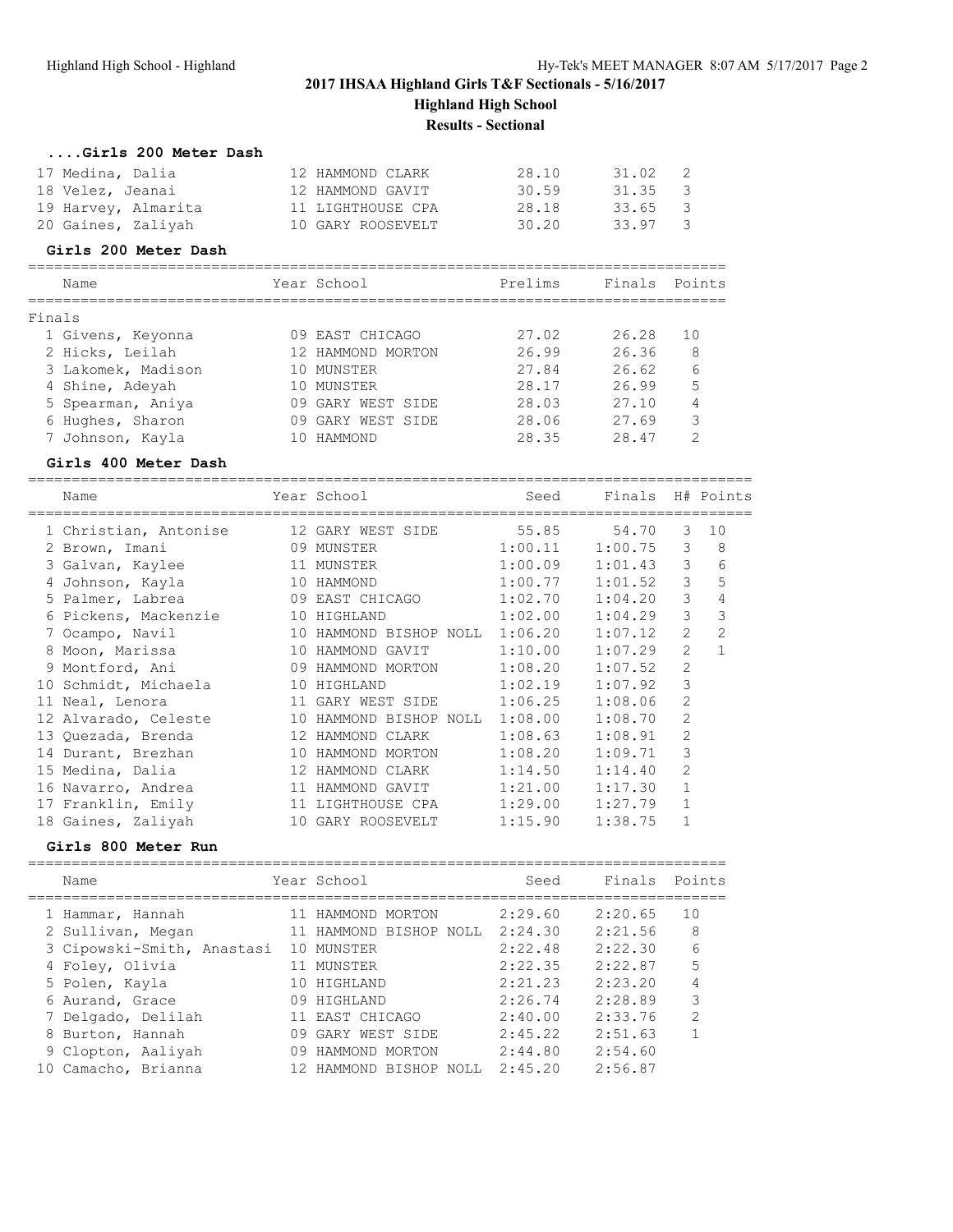## **....Girls 800 Meter Run**

| 11 Steward, Nghia    | 12 GARY WEST SIDE | 2:46.50 | 3:10.10 |
|----------------------|-------------------|---------|---------|
| 12 Rodriguez, Xylina | 12 HAMMOND CLARK  | 2:59.40 | 3:10.85 |

## **Girls 1600 Meter Run**

| Name                    |     | Year School            | Seed    | Finals  | Points         |
|-------------------------|-----|------------------------|---------|---------|----------------|
| 1 Lee, Ciera            | 10  | HIGHLAND               | 5:27.37 | 5:31.91 | 10             |
| 2 Garcia, Elise         |     | MUNSTER                | 5:20.35 | 5:34.18 | 8              |
| 3 Mooney, Melanie       | 12. | MUNSTER                | 5:18.89 | 5:38.45 | 6              |
| Delgado, Delilah        |     | 11 EAST CHICAGO        | 5:12.90 | 5:49.48 | 5              |
| 5 Salinas, Marley       |     | HIGHLAND               | 6:01.45 | 6:13.88 | 4              |
| 6 Clopton, Aaliyah      | 09  | HAMMOND MORTON         | 6:23.00 | 6:33.44 | 3              |
| 7 Flores, Giselle       |     | HAMMOND MORTON         | 6:24.00 | 6:37.81 | $\mathfrak{D}$ |
| 8 Steward, Nghia        |     | 12 GARY WEST SIDE      | 6:35.50 | 6:51.81 |                |
| 9 Moroz, Julia          |     | 12 HAMMOND BISHOP NOLL | 6:32.50 | 6:54.83 |                |
| 10 Villagomez, Anissa   |     | 12 HAMMOND BISHOP NOLL | 6:48.20 | 6:56.02 |                |
| 11 Rodriguez, Xylina    | 12  | HAMMOND CLARK          | 7:10.40 | 7:20.70 |                |
| 12 McFadden, Nani-marie |     | 10 GARY WEST SIDE      | 6:40.50 | 7:42.40 |                |
| 13 Cortes, Elizabeth    | 09  | HAMMOND<br>GAVIT       | 7:59.00 | 7:54.18 |                |

================================================================================

## **Girls 3200 Meter Run**

| Name                 | Year School       | Seed     | Finals   | Points         |
|----------------------|-------------------|----------|----------|----------------|
| 1 Bohling, Brisa     | 10 MUNSTER        | 11:31.71 | 12:10.79 | 10             |
| 2 Panozzo, Reilly    | 12 HIGHLAND       | 12:00.70 | 12:22.59 | 8              |
| 3 Abioye, Anuoluwapo | 10 MUNSTER        | 12:12.86 | 12:23.46 | 6              |
| 4 McCormick, Moriah  | 12 HIGHLAND       | 12:51.90 | 12:41.65 | 5              |
| 5 Flores, Giselle    | 11 HAMMOND MORTON | 14:03.00 | 14:37.51 | 4              |
| 6 Hall, Raven        | 09 GARY WEST SIDE | 15:00.50 | 15:42.10 | 3              |
| 7 Ramirez, Iris      | HAMMOND GAVIT     | 16:58.96 | 17:03.27 | $\mathfrak{D}$ |
| -- Kirksey, Shayauna | GARY WEST SIDE    | 18:54.00 | DNF      |                |
|                      |                   |          |          |                |

## **Girls 100 Meter Hurdles**

| Name                  |    | Year School            | Seed  | Prelims<br>H#            |
|-----------------------|----|------------------------|-------|--------------------------|
| Preliminaries         |    |                        |       |                          |
| 1 Jackson, Faith      |    | 11 HAMMOND BISHOP NOLL | 15.60 | 16.130<br>-1             |
| 2 Parks, Michaela     |    | 12 GARY WEST SIDE      | 16.20 | 17.260<br>-2             |
| 3 Cade, Brooklyn      |    | 10 HAMMOND MORTON      | 17.50 | 16.670<br>$\overline{1}$ |
| 4 Guerrero, Victoria  |    | 09 HIGHLAND            | 16.39 | 17.730<br>-2             |
| 5 Davis, Chyna        |    | 10 HAMMOND BISHOP NOLL | 17.30 | 17.71g<br>- 1            |
| 6 Carey, Alainna      |    | 11 MUNSTER             | 18.05 | 18.29 <sub>q</sub><br>1  |
| 7 Arzumanian, Alina   |    | 10 MUNSTER             | 18.61 | 18.52 <sub>q</sub><br>-2 |
| 8 Childress, Hailey   |    | 09 HIGHLAND            | 18.71 | 18.74g<br>-2             |
| 9 Jones, Tyasia       | 10 | HAMMOND MORTON         | 18.00 | $\mathcal{L}$<br>18.80   |
| 10 Porter, Ronsheonta | 10 | HAMMOND GAVIT          | 20.04 | 1<br>19.48               |
| 11 Arnold, Nichelle   | 10 | HAMMOND                | 17.89 | 2<br>20.75               |
| 12 Hardy, Jasmyn      |    | GARY WEST SIDE         | 18.50 | 27.90                    |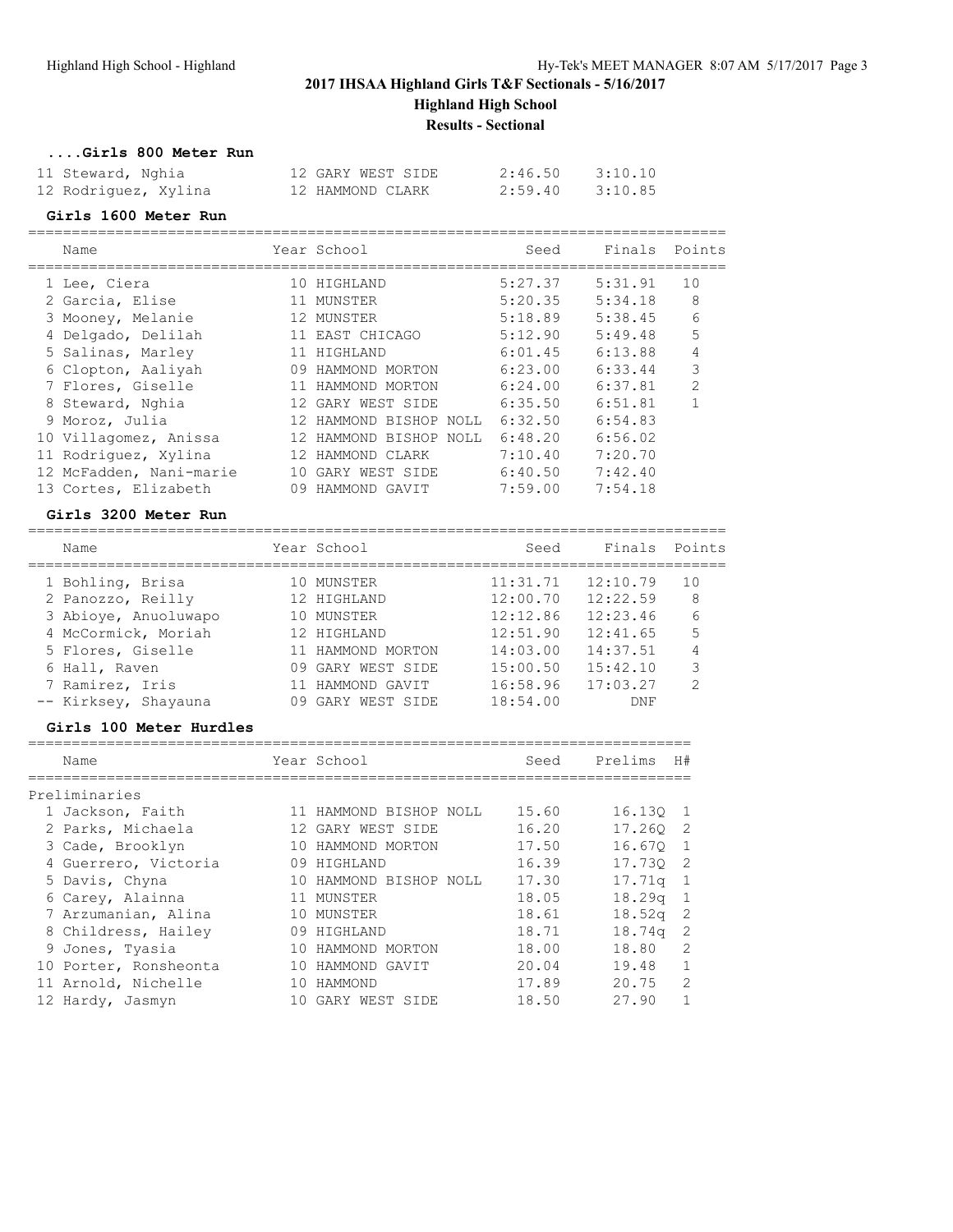# **Girls 100 Meter Hurdles**

| Name                 |    | Year School         | Prelims | Finals Points |     |
|----------------------|----|---------------------|---------|---------------|-----|
| Finals               |    |                     |         |               |     |
| 1 Jackson, Faith     |    | HAMMOND BISHOP NOLL | 16.13   | 15.41         | 1 O |
| 2 Cade, Brooklyn     |    | HAMMOND MORTON      | 16.67   | 16.58         | 8   |
| 3 Guerrero, Victoria | 09 | HIGHLAND            | 17.73   | 16.78         | 6   |
| 4 Parks, Michaela    |    | 12 GARY WEST SIDE   | 17.26   | 16.90         | 5   |
| 5 Davis, Chyna       |    | HAMMOND BISHOP NOLL | 17.71   | 17.33         |     |
| 6 Carey, Alainna     |    | MUNSTER             | 18.29   | 18.18         | 3   |
| 7 Arzumanian, Alina  |    | MUNSTER             | 18.52   | 18.47         | っ   |
| 8 Childress, Hailey  |    | HTGHLAND            | 18.74   | 19.23         |     |

## **Girls 300 Meter Hurdles**

| Name                 |     | Year School            | Seed  | Finals |                       | H# Points     |
|----------------------|-----|------------------------|-------|--------|-----------------------|---------------|
| 1 Jones, Rmonie      | 09. | EAST CHICAGO           | 51.07 | 48.12  | 2                     | 1 O           |
| 2 Jackson, Faith     |     | HAMMOND BISHOP NOLL    | 51.18 | 49.46  | $\mathcal{L}$         | 8             |
| 3 Smith, Ariah       | 09  | HAMMOND MORTON         | 49.31 | 50.25  | $\mathbf{2}^{\prime}$ | 6             |
| 4 Kubacki, Ashley    |     | 12 HAMMOND BISHOP NOLL | 51.37 | 51.65  | $\mathbf{2}^{\prime}$ | 5             |
| 5 Parks, Michaela    |     | 12 GARY WEST SIDE      | 50.00 | 52.35  | $\mathcal{L}$         |               |
| 6 Alicea, Leah       | 10  | MUNSTER                | 52.78 | 54.39  |                       | 3             |
| 7 Hillier, Meaghan   |     | HIGHLAND               | 52.68 | 54.61  |                       | $\mathcal{P}$ |
| 8 Clark, Leah        |     | 12 HIGHLAND            | 53.26 | 54.77  |                       |               |
| 9 Jones, Tyasia      | 10  | HAMMOND MORTON         | 53.12 | 55.00  | 2                     |               |
| 10 Arzumanian, Alina | 10  | MUNSTER                | 51.05 | 55.18  | $\overline{2}$        |               |
| Hardy, Jasmyn        |     | GARY WEST SIDE         | 53.50 | 55.22  |                       |               |

### **Girls 4x100 Meter Relay**

| School                   |    | Seed                     | Finals | Points        |
|--------------------------|----|--------------------------|--------|---------------|
| 1 MUNSTER                |    | 50.40                    | 49.48  | 10            |
| 1) Majety, Saveda 12     |    | 2) Shine, Adeyah 10      |        |               |
| 3) Kekelik, Cami 12      | 4) | Lakomek, Madison 10      |        |               |
| 2 EAST CHICAGO CENTRAL   |    | 49.30                    | 49.66  | 8             |
| 1) Brown, Shaquita 11    |    | 2) Jones, Rmonie 09      |        |               |
| 3) Gildon, ZaNiya 09     | 4) | Givens, Keyonna 09       |        |               |
| 3 HAMMOND MORTON         |    | 50.41                    | 50.19  | 6             |
| 1) Rodriguez, Brianna 11 |    | 2) Spence, Jhanelle 11   |        |               |
| 3) Reed, Breanna 11      | 4) | Hicks, Leilah 12         |        |               |
| 4 GARY WEST SIDE         |    | 52.22                    | 51.69  | 5             |
| 1) Evans, Dana 12        |    | 2) Spearman, Aniya 09    |        |               |
| 3) Parks, Michaela 12    |    | 4) Phillips, Nakyvea 09  |        |               |
| 5 HAMMOND BISHOP NOLL    |    | 51.57                    | 51.78  | 4             |
| 1) Davis, Chyna 10       |    | 2) Young, Desstina 10    |        |               |
| 3) Beasley, Imari 12     | 4) | Jackson, Brianna 09      |        |               |
| 6 HIGHLAND               |    | 51.94                    | 53.40  | 3             |
| 1) Hinkel, Sierra 12     |    | 2) Ison, Zoie 10         |        |               |
| 3) Childress, Hailey 09  | 4) | Guerrero, Victoria 09    |        |               |
| 7 HAMMOND GAVIT          |    | 58.94                    | 56.08  | $\mathcal{L}$ |
| 1) Larks, Kaprecia 11    |    | 2) Velez, Jeanai 12      |        |               |
| 3) Jones, Misenta 09     |    | 4) Porter, Ronsheonta 10 |        |               |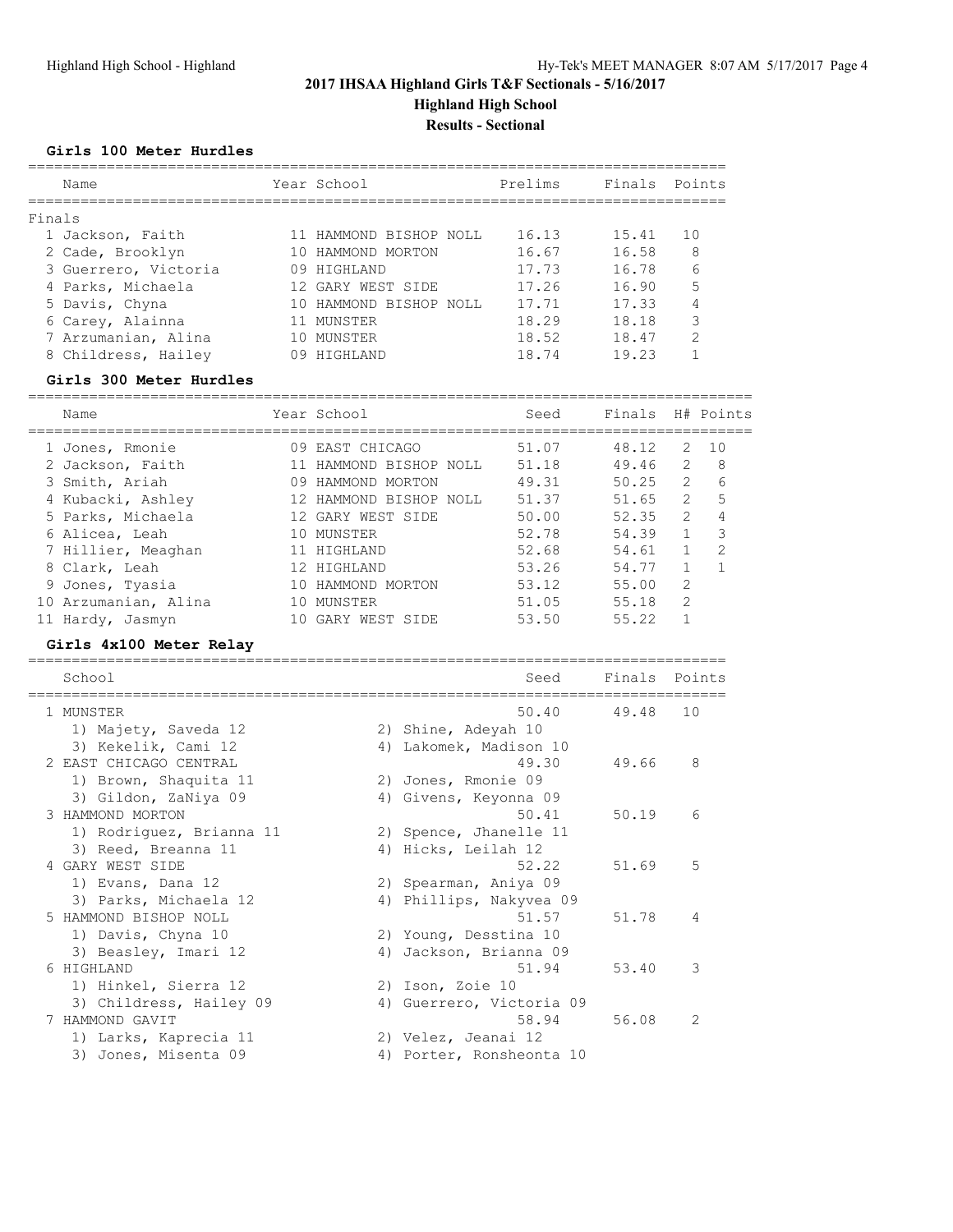## **Girls 4x400 Meter Relay**

| School                   |    | Seed                      | Finals Points |    |
|--------------------------|----|---------------------------|---------------|----|
| 1 HAMMOND MORTON         |    | $4:05.80$ $4:03.05$       |               | 10 |
| 1) Hicks, Leilah 12      |    | 2) Smith, Ariah 09        |               |    |
| 3) Reed, Breanna 11      |    | 4) Hammar, Hannah 11      |               |    |
| 2 GARY WEST SIDE         |    | $4:06.50$ $4:06.21$       |               | 8  |
| 1) Hughes, Sharon 09     |    | 2) Taylor, Kaylor 12      |               |    |
| 3) Phillips, Nakyvea 09  |    | 4) Christian, Antonise 12 |               |    |
| 3 MUNSTER                |    | $4:09.99$ $4:15.52$       |               | 6  |
| 1) Nita, Abigail 11      |    | 2) Brown, Imani 09        |               |    |
| 3) Dvorscak, Taylor 11   |    | 4) Galvan, Kaylee 11      |               |    |
| 4 HIGHLAND               |    | 4:12.46                   | 4:21.74       | 5  |
| 1) Lee, Ciera 10         |    | 2) Zoeteman, Audrey 09    |               |    |
| 3) Pickens, Mackenzie 10 |    | 4) Polen, Kayla 10        |               |    |
| 5 HAMMOND BISHOP NOLL    |    | 4:41.00                   | 4:32.78       | 4  |
| 1) Harris, Eris 10       |    | 2) Sullivan, Megan 11     |               |    |
| 3) Kubacki, Ashley 12    |    | 4) Ocampo, Navil 10       |               |    |
| 6 HAMMOND GAVIT          |    | $5:28.00$ $5:21.65$       |               | 3  |
| 1) Moon, Marissa 10      |    | 2) Grahanda, Gisselle 11  |               |    |
| 3) Demantes, Valerie 11  | 4) | Navarro, Andrea 11        |               |    |

## **Girls 4x800 Meter Relay**

| School                          |    | Seed                     | Finals Points         |                |
|---------------------------------|----|--------------------------|-----------------------|----------------|
| 1 MUNSTER                       |    | 9:40.82                  | 9:44.82               | 1 O            |
| 1) Cipowski-Smith, Anastasia 10 |    | 2) Mooney, Melanie 12    |                       |                |
| 3) Foley, Olivia 11             |    | 4) Garcia, Elise 11      |                       |                |
| 2 HIGHLAND                      |    | 10:03.33                 | 9:53.18               | 8              |
| 1) Lee, Ciera 10                |    | 2) Aurand, Grace 09      |                       |                |
| 3) McCormick, Moriah 12         |    | 4) Polen, Kayla 10       |                       |                |
| 3 HAMMOND MORTON                |    | 10:41.00                 | 10:59.31              | 6              |
| 1) Clopton, Aaliyah 09          |    | 2) Montford, Ani 09      |                       |                |
| 3) Flores, Giselle 11           | 4) | Hammar, Hannah 11        |                       |                |
| 4 GARY WEST SIDE                |    |                          | $11:30.22$ $11:36.13$ | 5              |
| 1) McFadden, Nani-marie 10      |    | 2) Taylor, Kaylor 12     |                       |                |
| 3) Hall, Raven 09               | 4) | Burton, Hannah 09        |                       |                |
| 5 HAMMOND BISHOP NOLL           |    |                          | $11:43.00$ $12:11.22$ | $\overline{4}$ |
| 1) Alvarado, Celeste 10         |    | 2) Villagomez, Anissa 12 |                       |                |
| 3) Camacho, Brianna 12          | 4) | Moroz, Julia 12          |                       |                |

## **Girls High Jump**

|    | Name                 | Year School            | Seed           | Finals Points  |      |
|----|----------------------|------------------------|----------------|----------------|------|
|    | 1 Erwin, Corin       | 12 MUNSTER             | $5 - 07.00$    | $5 - 07.00$    | 10   |
|    | 2 Harris, Eris       | 10 HAMMOND BISHOP NOLL | $5 - 0.3$ , 00 | $5 - 0.3$ , 00 | 8    |
|    | 3 Brown, Imani       | 09 MUNSTER             | $5 - 02.00$    | $5 - 0.3$ , 00 | 6    |
|    | 4 Schmidt, Michaela  | 10 HIGHLAND            | $5 - 00.00$    | $5 - 00.00$    | 5    |
|    | 5 Pickens, Mackenzie | 10 HIGHLAND            | $4 - 08.00$    | $4 - 0.8$ , 00 | 2.50 |
|    | 5 Gaines, Zaliyah    | 10 GARY ROOSEVELT      | $5 - 00.00$    | $4 - 08.00$    | 2.50 |
|    | 5 Jones, LaRoyal     | 09 GARY WEST SIDE      | $4 - 10.00$    | $4 - 0.8$ , 00 | 2.50 |
|    | 5 Blissett, Jaida    | 11 HAMMOND MORTON      | $5 - 00.00$    | $4 - 08.00$    | 2.50 |
|    | 9 Dixon, Jada        | 11 GARY WEST SIDE      | $4 - 10.00$    | $4 - 08.00$    |      |
| 10 | Cade, Brooklyn       | HAMMOND MORTON         | $4 - 09.00$    | $4 - 08.00$    |      |
|    |                      |                        |                |                |      |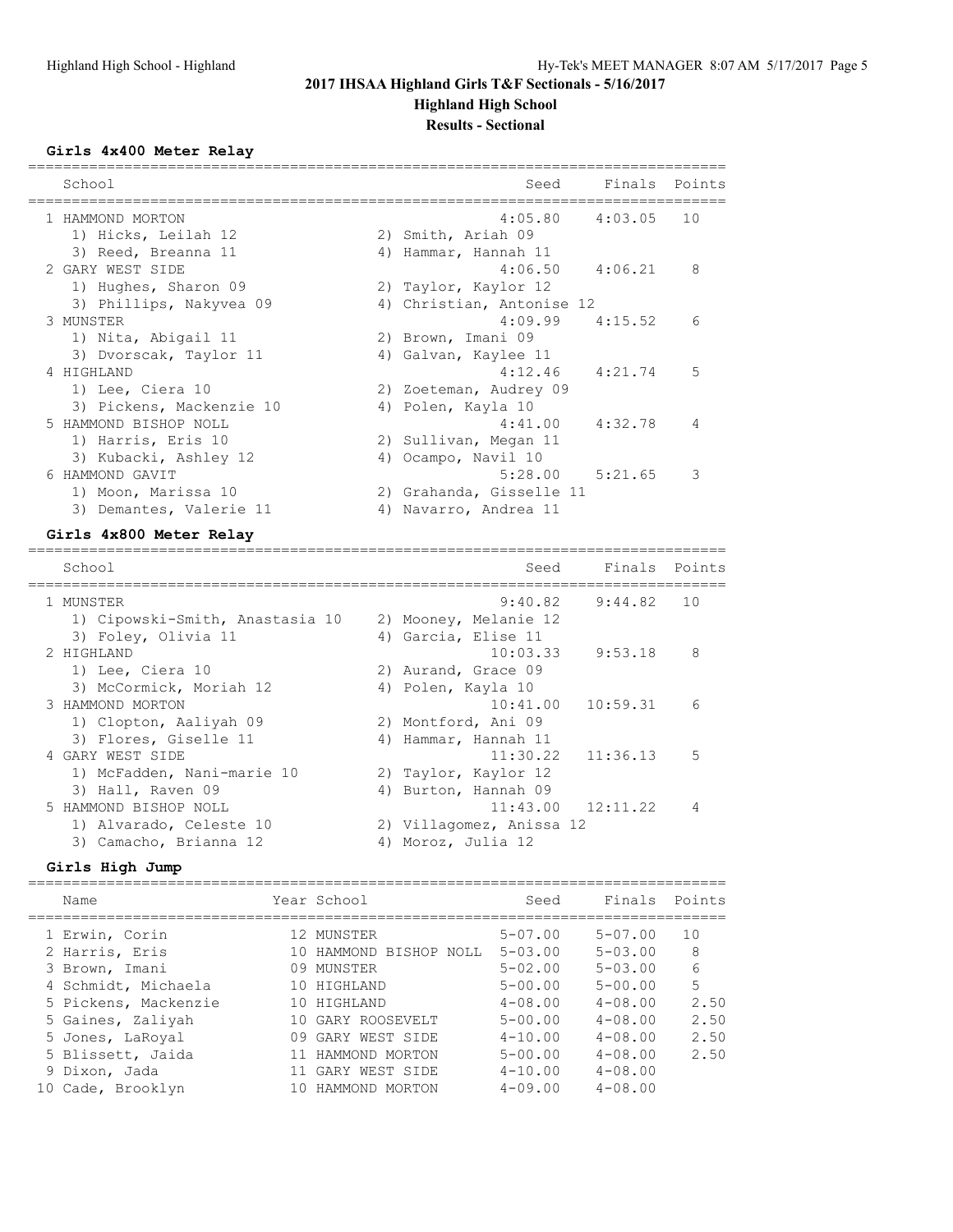**....Girls High Jump**

11 Mcghee, Alexus HAMMOND BISHOP NOLL 4-04.00 4-06.00

# **Girls Pole Vault**

| Name                  |  | Year School | Seed        | Finals Points |    |  |  |  |
|-----------------------|--|-------------|-------------|---------------|----|--|--|--|
|                       |  |             |             |               |    |  |  |  |
| 1 Ingoglia, Gabrielle |  | 11 MUNSTER  | $9 - 00.00$ | $9 - 00.00$   | 10 |  |  |  |
| 2 Zaremba, Hannah     |  | 12 MUNSTER  | $9 - 06.00$ | $8 - 00.00$   | 8  |  |  |  |
| -- Flick, Sydney      |  | 10 HIGHLAND | $6 - 00.00$ | NΗ            |    |  |  |  |
| -- Matiscik, Elisha   |  | 12 HIGHLAND | $6 - 02.00$ | NΗ            |    |  |  |  |

### **Girls Long Jump**

|    | Name                    |    | Year School                     | Seed         | Finals       | Points         |
|----|-------------------------|----|---------------------------------|--------------|--------------|----------------|
|    | 1 Guerrero, Victoria    | 09 | HIGHLAND                        | $16 - 06.00$ | $16 - 11.25$ | 10             |
|    | 2 Majety, Saveda        | 12 | MUNSTER                         | $17 - 03.00$ | $16 - 08.25$ | 8              |
|    | 3 Cureton, Lauryn       |    | 12 HAMMOND BISHOP NOLL 15-11.00 |              | $16 - 02.00$ | 6              |
|    | 4 Hinkel, Sierra        |    | 12 HIGHLAND                     | $15 - 09.00$ | $15 - 11.75$ | 5              |
|    | 5 Spence, Jhanelle      |    | 11 HAMMOND MORTON               | $15 - 11.50$ | $15 - 11.00$ | 4              |
|    | 6 Kekelik, Cami         |    | 12 MUNSTER                      | $16 - 03.50$ | $15 - 09.25$ | 3              |
|    | Johnson, Kayla          |    | 10 HAMMOND                      | $15 - 09.50$ | $15 - 07.25$ | $\mathfrak{D}$ |
| 8  | Jones, Rmonie           |    | 09 EAST CHICAGO                 | $16 - 02.00$ | $15 - 03.50$ |                |
|    | 9 Reyes, Reyna          |    | 11 HAMMOND BISHOP NOLL 14-01.00 |              | $14 - 05.50$ |                |
| 10 | Jones, LaRoyal          |    | 09 GARY WEST SIDE               | $14 - 02.00$ | $14 - 00.25$ |                |
|    | 11 Brignac, Breanna     |    | 09 HAMMOND MORTON               | $15 - 02.00$ | $13 - 08.50$ |                |
|    | 12 Porter, Ronsheonta   |    | 10 HAMMOND GAVIT                | $12 - 04.00$ | $13 - 02.00$ |                |
|    | 13 Ballentine, Valyncia | 09 | GARY WEST SIDE                  | $13 - 05.00$ | $12 - 05.00$ |                |
|    | 14 Moon, Marissa        | 10 | HAMMOND GAVIT                   | $10 - 08.00$ | $11 - 07.50$ |                |

## **Girls Shot Put**

|    | Name                  |    | Year School                     | Seed         | Finals       | Points         |
|----|-----------------------|----|---------------------------------|--------------|--------------|----------------|
|    | 1 Reid, Taylor        |    | 12 HAMMOND BISHOP NOLL 36-02.00 |              | $36 - 05.00$ | 10             |
|    | 2 Parks, Desire'      |    | 12 LIGHTHOUSE CPA               | $33 - 05.00$ | $34 - 04.00$ | 8              |
| 3  | Shorter, Tiara        |    | 11 LIGHTHOUSE CPA               | $33 - 08.00$ | $34 - 02.00$ | 6              |
|    | 4 Revercomb, Madeline |    | 12 HIGHLAND                     | $33 - 09.00$ | $33 - 05.00$ | 5              |
|    | 5 Rivera, Chloe       |    | 12 HIGHLAND                     | $34 - 06.00$ | $33 - 03.00$ | 4              |
|    | 6 Chipules, Lexi      |    | 12 MUNSTER                      | $34 - 10.50$ | $32 - 10.00$ | 3              |
|    | 7 Anderson, Ashley    |    | 12 MUNSTER                      | $32 - 04.00$ | $32 - 03.00$ | $\overline{2}$ |
| 8  | Young, Lamia          |    | 12 GARY WEST SIDE               | $31 - 11.00$ | $30 - 03.50$ | 1              |
| 9  | Douglas, Brashandra   | 12 | GARY WEST SIDE                  | $29 - 11.00$ | $29 - 11.00$ |                |
| 10 | Willams Scott, Niya   | 11 | HAMMOND BISHOP<br>NOLL          | $28 - 02.00$ | $28 - 04.00$ |                |
| 11 | Reyna, Kathleen       | 10 | HAMMOND<br>GAVIT                | $26 - 03.00$ | $26 - 03.50$ |                |
|    | 12 Clady, Tatiana     | 11 | HAMMOND MORTON                  | $27 - 01.00$ | $25 - 06.50$ |                |
|    | 13 Bolian, Sariah     | 10 | HAMMOND                         | $27 - 04.50$ | $24 - 03.00$ |                |
|    | 14 Primmer, Crystal   | 09 | HAMMOND GAVIT                   | $23 - 02.00$ | $23 - 08.00$ |                |
| 15 | Dean, Aaliyah         | 12 | HAMMOND                         | $25 - 03.50$ | $23 - 03.00$ |                |
|    | 16 Somerville, Chase  |    | 11 GARY ROOSEVELT               | $25 - 08.00$ | $20 - 05.00$ |                |
|    |                       |    |                                 |              |              |                |